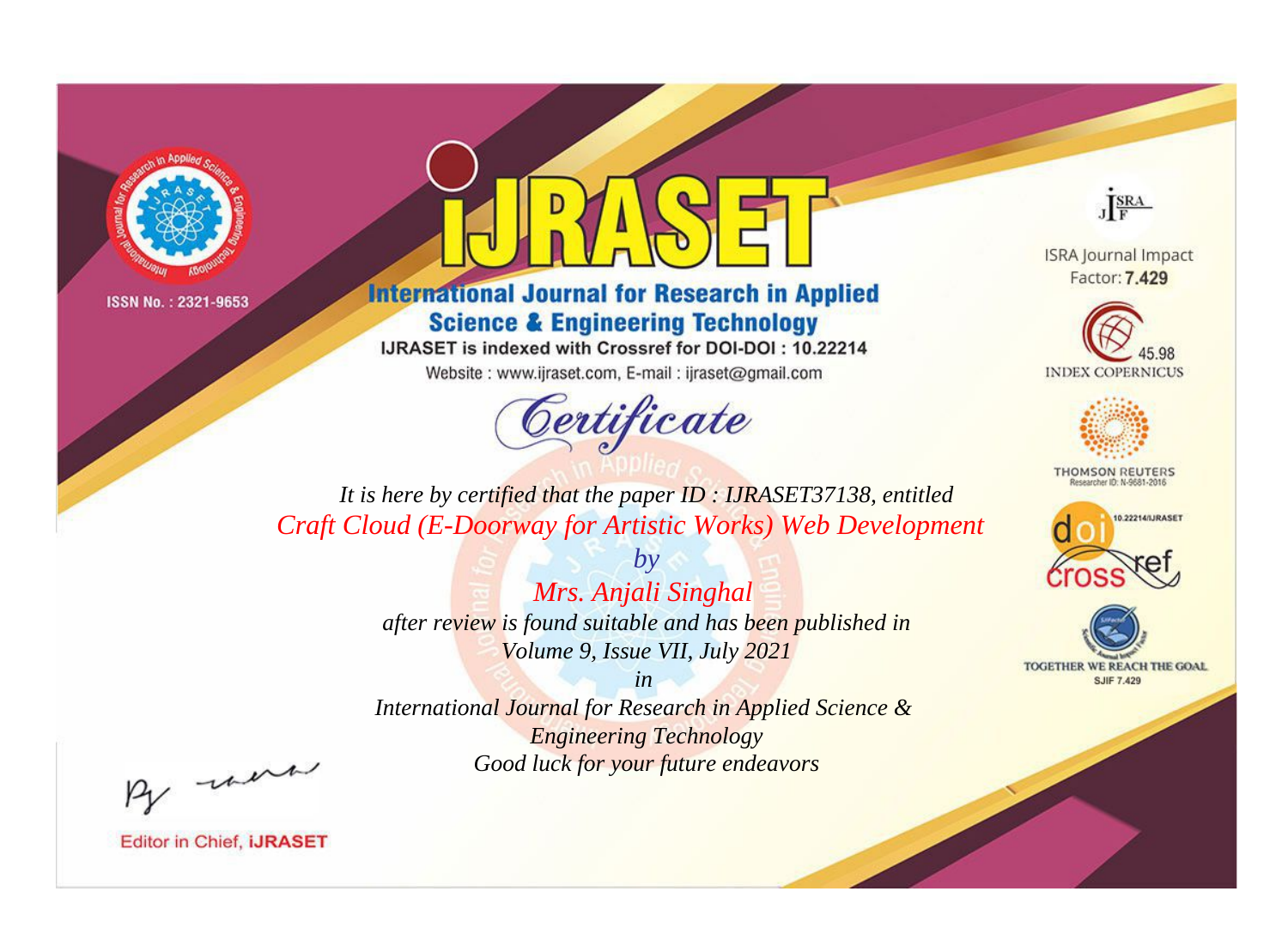



**International Journal for Research in Applied Science & Engineering Technology** 

IJRASET is indexed with Crossref for DOI-DOI: 10.22214

Website: www.ijraset.com, E-mail: ijraset@gmail.com



JERA

**ISRA Journal Impact** Factor: 7.429





**THOMSON REUTERS** 



TOGETHER WE REACH THE GOAL **SJIF 7.429** 

*It is here by certified that the paper ID : IJRASET37138, entitled Craft Cloud (E-Doorway for Artistic Works) Web Development*

> *by Aviral Sharma after review is found suitable and has been published in Volume 9, Issue VII, July 2021*

> > *in*

*International Journal for Research in Applied Science & Engineering Technology Good luck for your future endeavors*

By morn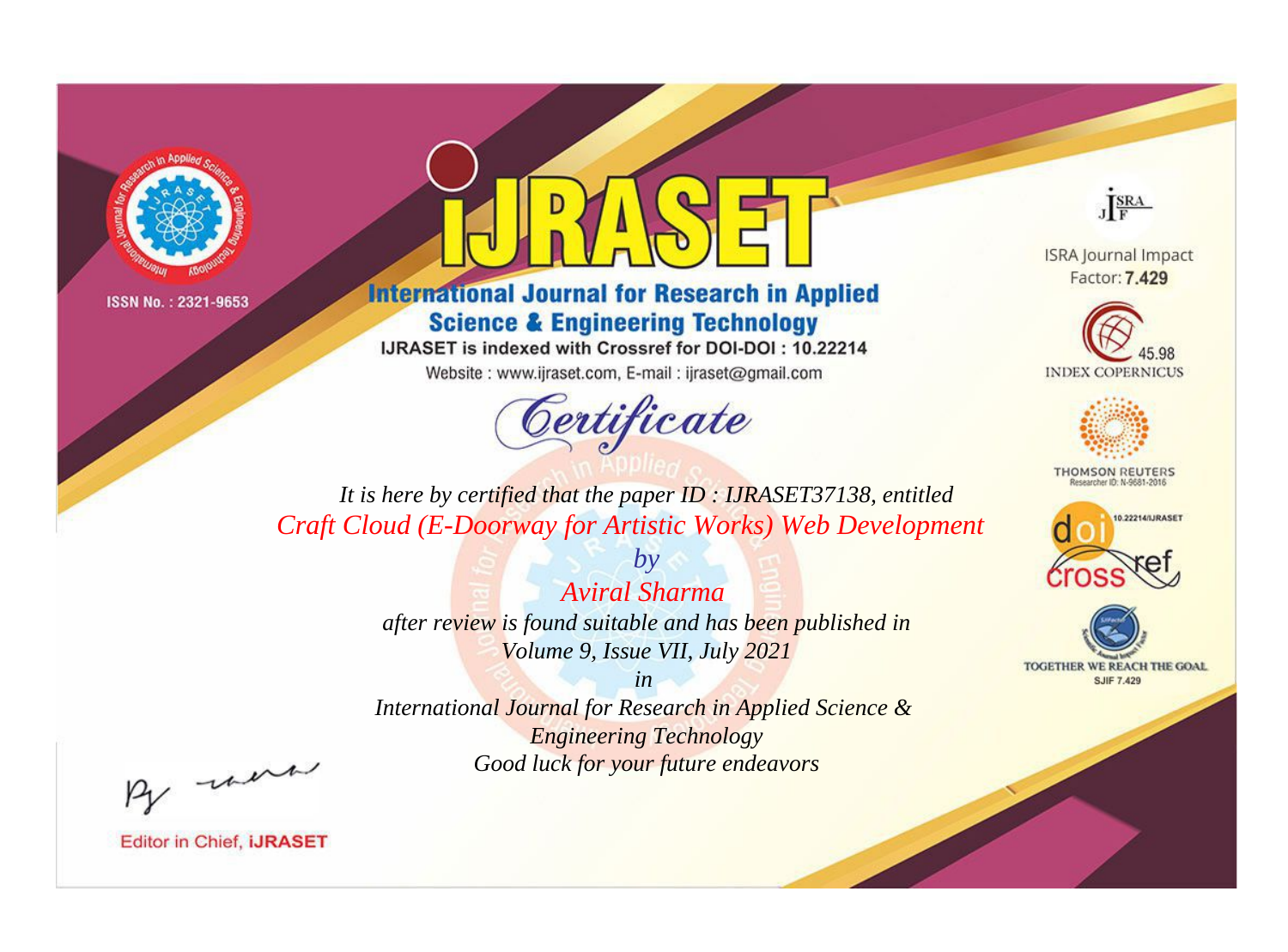



**International Journal for Research in Applied Science & Engineering Technology** 

IJRASET is indexed with Crossref for DOI-DOI: 10.22214

Website: www.ijraset.com, E-mail: ijraset@gmail.com



JERA

**ISRA Journal Impact** Factor: 7.429





**THOMSON REUTERS** 



TOGETHER WE REACH THE GOAL **SJIF 7.429** 

*It is here by certified that the paper ID : IJRASET37138, entitled Craft Cloud (E-Doorway for Artistic Works) Web Development*

> *Avani Katyayan after review is found suitable and has been published in Volume 9, Issue VII, July 2021*

*by*

*in* 

*International Journal for Research in Applied Science & Engineering Technology Good luck for your future endeavors*

By morn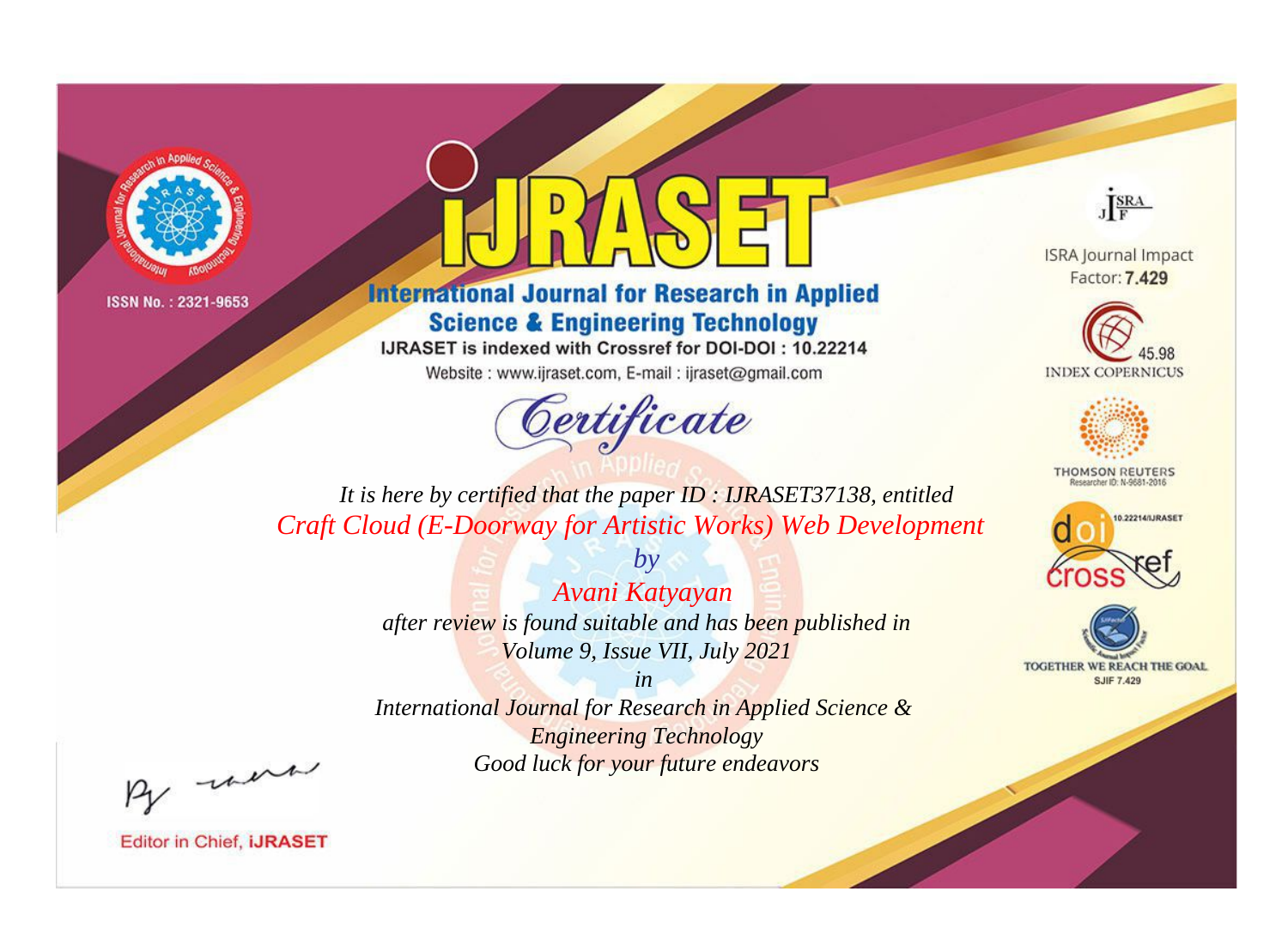



**International Journal for Research in Applied Science & Engineering Technology** 

IJRASET is indexed with Crossref for DOI-DOI: 10.22214

Website: www.ijraset.com, E-mail: ijraset@gmail.com



JERA

**ISRA Journal Impact** Factor: 7.429





**THOMSON REUTERS** 



TOGETHER WE REACH THE GOAL **SJIF 7.429** 

*It is here by certified that the paper ID : IJRASET37138, entitled Craft Cloud (E-Doorway for Artistic Works) Web Development*

> *Anmol Agarwal after review is found suitable and has been published in Volume 9, Issue VII, July 2021*

*by*

*in* 

*International Journal for Research in Applied Science & Engineering Technology Good luck for your future endeavors*

By morn